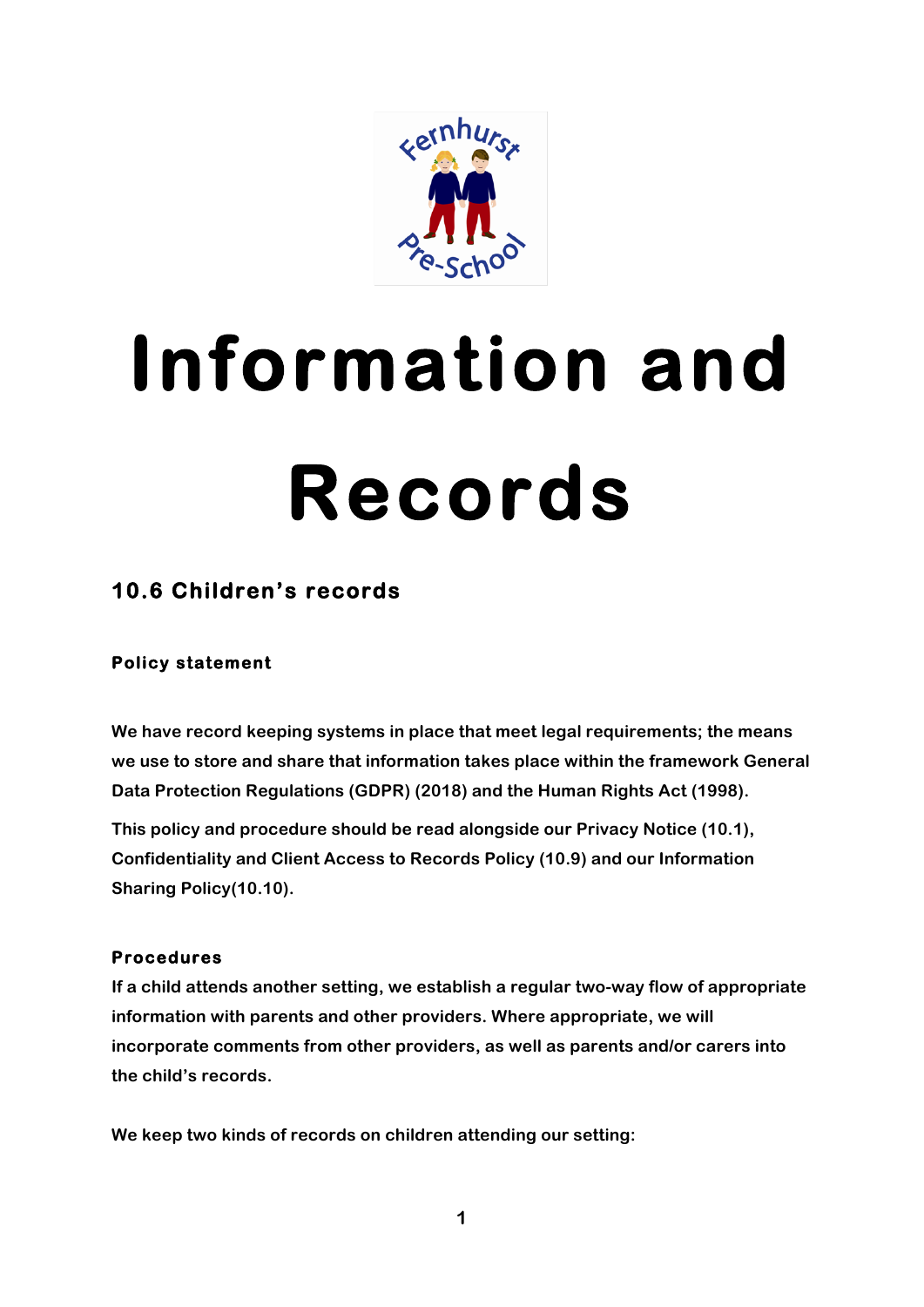#### **Developmental records**

- § **These include observations of children in the setting, photographs, video clips and samples of their work and summary developmental reports.**
- **These are usually kept in in electronic form using the online Learning Journal facility 'Tapestry' and can be accessed, and contributed to, by our staff, the child and the child's parents.**
- § **These records are transferred to the relevant Primary School when the child leaves our setting.**

#### **Personal records**

**These may include the following (as applicable):**

- § **Personal details – including the child's registration form and any consent forms.**
- § **Contractual matters – including a copy of the signed parent contract, the child's days and times of attendance, a record of the child's fees, any fee reminders or records of disputes about fees.**
- § **Child's development, health and well-being – including a summary only of the child's EYFS profile report, a record of discussions about every day matters about the child's development health and well-bring with the parent.**
- § **Early Support – including any additional focused intervention provided by our setting (e.g. support for behaviour, language or development that needs an SEN action plan) and records of any meetings held.**
- § **Welfare and child protection concerns – including records of all welfare and protection concerns, and our resulting action, meetings and telephone conversations about the child, an Education, Health and Care Plan and any information regarding a Looked After Child.**
- § **Correspondence and Reports – including a copy of the child's 2 Year Old Progress Check (as applicable), all letters and emails to and from other agencies and any confidential reports from other agencies.**
- § **These confidential records are stored in a lockable file or cabinet, which is always locked when not in use and which our manager keeps secure in an office or other suitably safe place.**
- § **We read any correspondence in relation to a child, note any actions and file it immediately**
- We ensure that access to children's files is restricted to those authorised to see **them and make entries in them, this being our Manager, deputy or designated**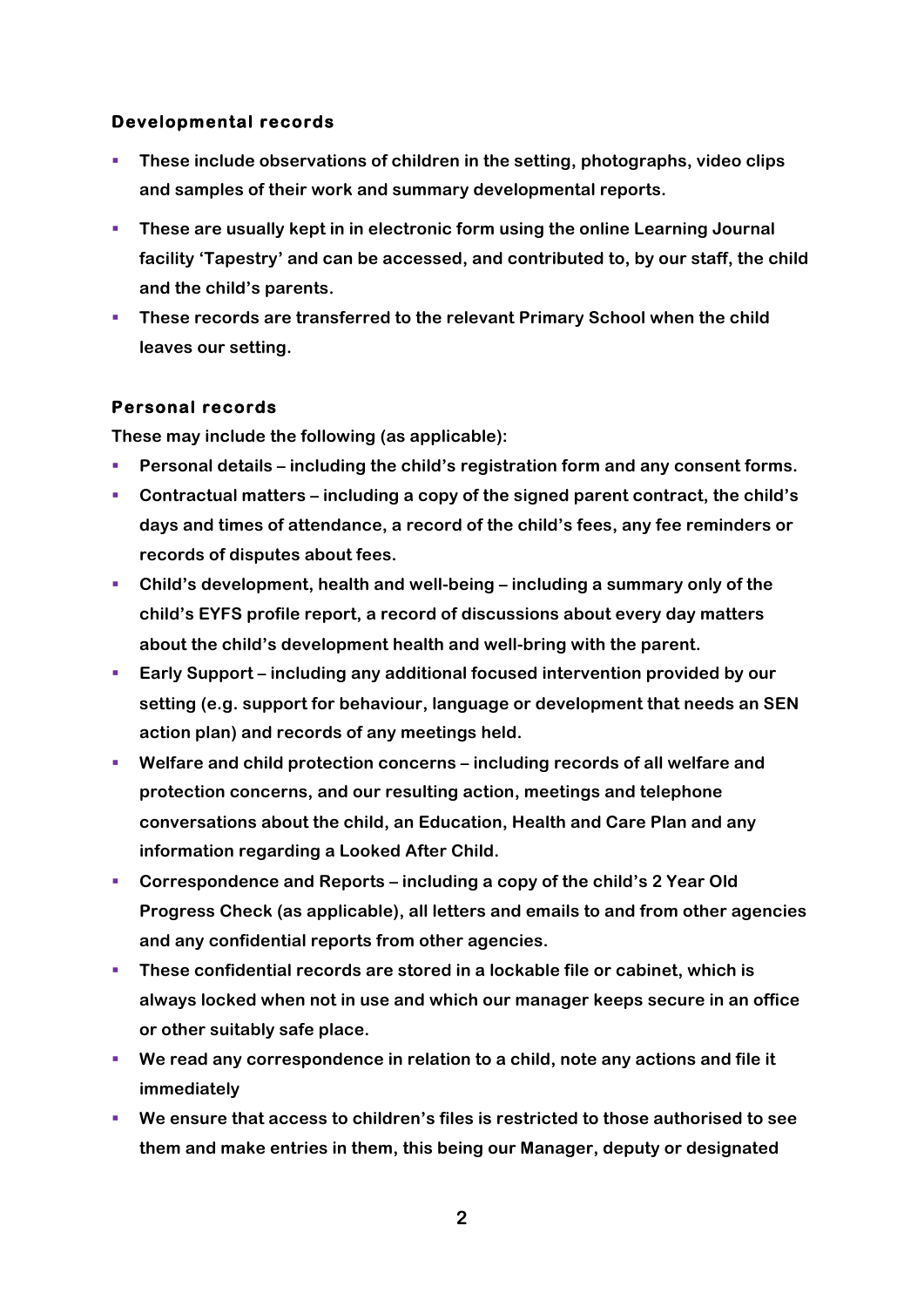**person for child protection, the child's key person, or other staff as authorised by our Manager.**

- We may be required to hand children's personal files to Ofsted as part of an **inspection or investigation process; or to local authority staff conducting a S11 audit, as long as authorisation is seen. We ensure that children's personal files are not handed over to anyone else to look at.**
- § **Parents have access, in accordance with our Privacy Notice (10.1) and our Confidentiality and Client Access to Records Policy (10.9), to the files and records of their own children, but do not have access to information about any other child.**
- § **Our staff will not discuss personal information given by parents with other members of staff, except where it affects planning for the child's needs. Our staff induction programme includes an awareness of the importance of confidentiality in the role of the key person.**
- § **We retain children's records for three years after they have left the setting; except records that relate to an accident or child protection matter, which are kept until a child reaches the age of 21 years or 24 years respectively. These are kept in a secure place.**

#### **Archiving children's files**

- § **When a child leaves our setting, we remove all paper documents from the child's personal file and place them in a robust envelope, with the child's name and date of birth on the front and the date they left.**
- We seal this and place it in an archive box, stored in a safe place (i.e. a locked **cabinet) for three years. After three years it is destroyed.**
- § **If data is kept electronically it is encrypted and stored as above.**
- § **Where there were s.47 child protection investigations, we mark the envelope with a star and archive it for 25 years.**
- § **We store financial information according to our finance procedures.**
- § **We close their Tapestry online journal account and delete all relevant emails.**

#### **Other records**

§ **We keep a daily record of the names of the children we are caring for, their hours of attendance and the names of their key person.**